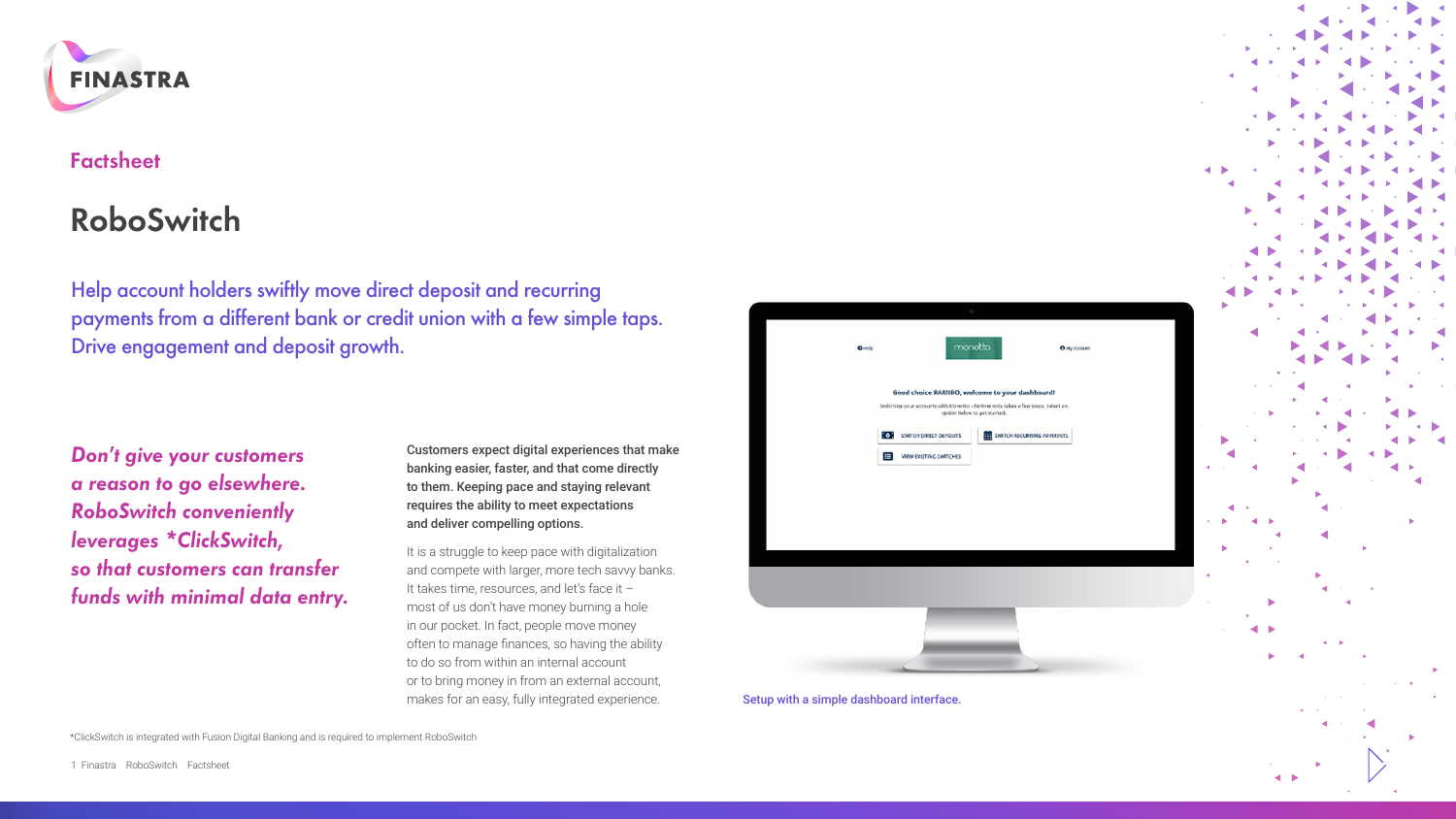



## **Movement away from branch-banking**

The ability to differentiate your solutions for better customer experiences means empowering account holders with the right digital tools. They want to be able to do their banking when they want, where they want. And when in a pinch, they want to do it quickly. Account transfers and recurring payments via RoboSwitch are integrated directly into the digital banking app which means customers only have to enter minimal information to complete what should be a simple task.

# **Become your account holders' go-to financial institution**

We are a long time past providing basic digital banking options like check balance, about us, and branch locations. Today's consumers have much higher expectations and ambitions. They want to know their bank or credit union has them covered. Help them check items off their to‑do list with confidence. Having access to the right digital tools is a first step to financial health, and financial wellness is what account holders want to achieve, with your support. Build loyalty with an intuitive, streamlined digital experience.

*Less clicks, data entry, systems and apps needed for quick access. Your account holders will rely more on you for the entire banking relationship.*

Done in minutes!